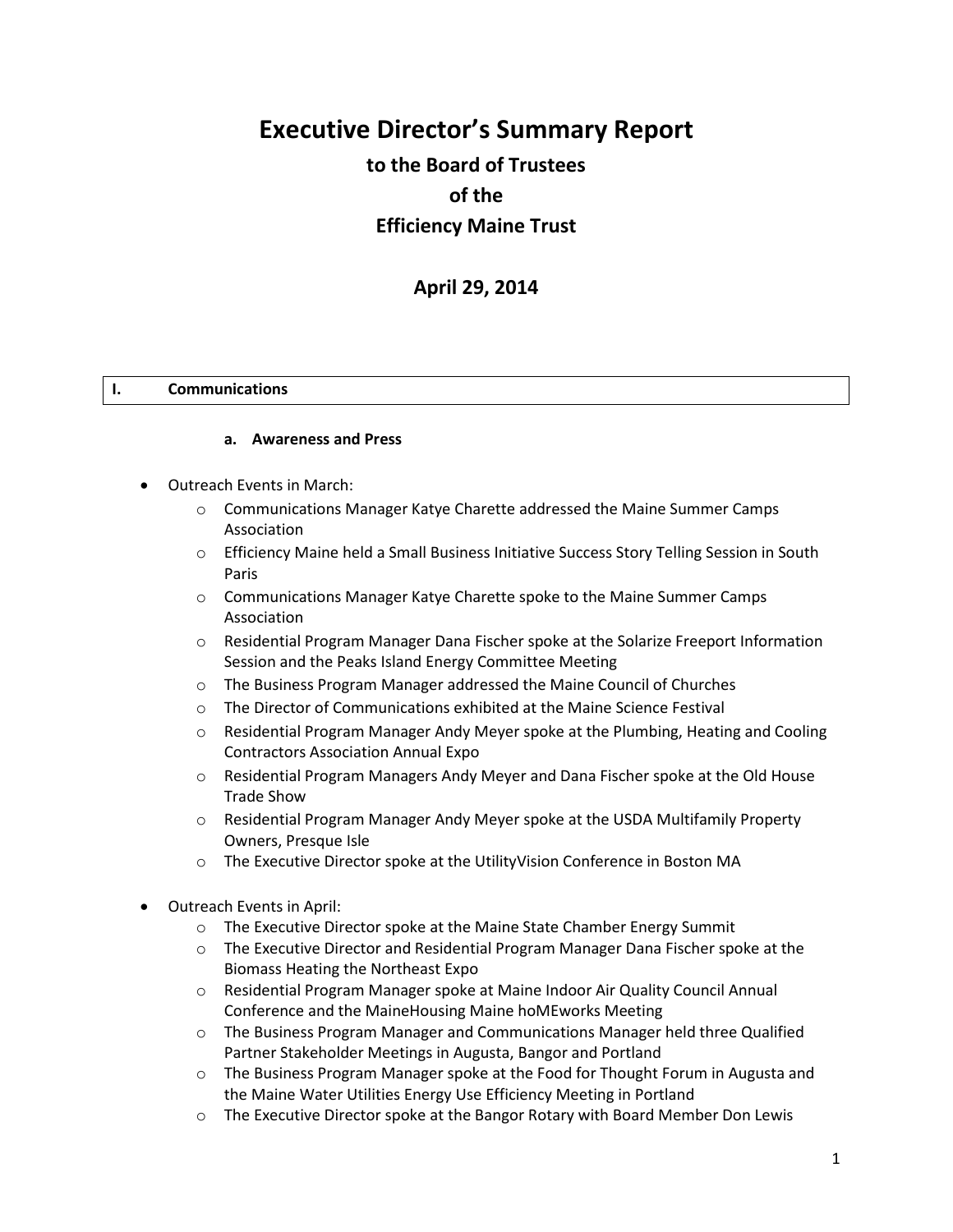- The *Boston Globe* featured the Island Institute's weatherization program and Efficiency Maine's Home Energy Savings Program incentives: [http://www.bostonglobe.com/metro/2015/03/15/energy-program-helps-maine-islands-feel](http://www.bostonglobe.com/metro/2015/03/15/energy-program-helps-maine-islands-feel-heat/nrq4y1KF3D4Xvyc0KvR3wM/story.html)[heat/nrq4y1KF3D4Xvyc0KvR3wM/story.html](http://www.bostonglobe.com/metro/2015/03/15/energy-program-helps-maine-islands-feel-heat/nrq4y1KF3D4Xvyc0KvR3wM/story.html)
- The large number of participants in the Business Incentive Program and changes to incentive amounts was covered by the *Portland Press Herald* and the *Bangor Daily News*: [http://www.pressherald.com/2015/04/08/efficiency-maine-scales-back-rebates-for-businesses](http://www.pressherald.com/2015/04/08/efficiency-maine-scales-back-rebates-for-businesses-lighting/)[lighting/](http://www.pressherald.com/2015/04/08/efficiency-maine-scales-back-rebates-for-businesses-lighting/) [http://bangordailynews.com/2015/04/07/politics/efficiency-maine-retroactively-cuts](http://bangordailynews.com/2015/04/07/politics/efficiency-maine-retroactively-cuts-reimbursement-rates/)[reimbursement-rates/](http://bangordailynews.com/2015/04/07/politics/efficiency-maine-retroactively-cuts-reimbursement-rates/)
- Efficiency Maine was mentioned frequently in the press in March and April in discussions of the recent PUC ruling on the cap of electrical energy efficiency procurement.
- **•** Efficiency Maine's website
	- o visits totaled 24,215 visits in February and 26,180 in March
	- o compare with 22,501 visits in February 2014 and 24,459 in March 2014
	- $\circ$  in February, 18,063 were unique visits; 4,314 visits were driven through digital ads
	- o in March, 19,210 were unique visits; 3,524 visits were driven through digital ads
	- $\circ$  Staff is undertaking a number web page optimizations to continue to grow engagement and support the Triennial Plan stakeholder process

### **b. Call Center**

- The Call Center averaged 301 calls a week in February and March 2015
- The Call Center averaged 87 email inquiries a week in February and March 2015

### **c. Government Relations**

- Staff testified "Neither for nor Against" various bills at the Legislature, including:
	- $\circ$  Conducting a study of future Demand Response opportunities or processes for Maine
	- o Wood Stove promotional programs
	- o Promotion of solar power on agricultural facilities
	- $\circ$  Fixing the missing "and" in the statutory language about the cap for utility funding of Efficiency Maine's electricity budget
	- o Allowing consumer owned utilities to receive funds from
	- $\circ$  Exemption of certain very large natural gas customers from paying in to EMT's Natural Gas Conservation Fund (and removing them from eligibility to receive incentives from said Fund)
- Activity at the PUC included:
	- $\circ$  Received approval for the revised performance metrics for Year 3 of the Triennial Plan (FY2016) and for funding by the utilities in an amount, together with Maine Yankee Funds, sufficient to meet the Recommended MACE budget approved by the PUC on March 6, 2013
	- o Participated in a Technical Conference on a gas utility proposal to promote gas service to commercial and industrial customers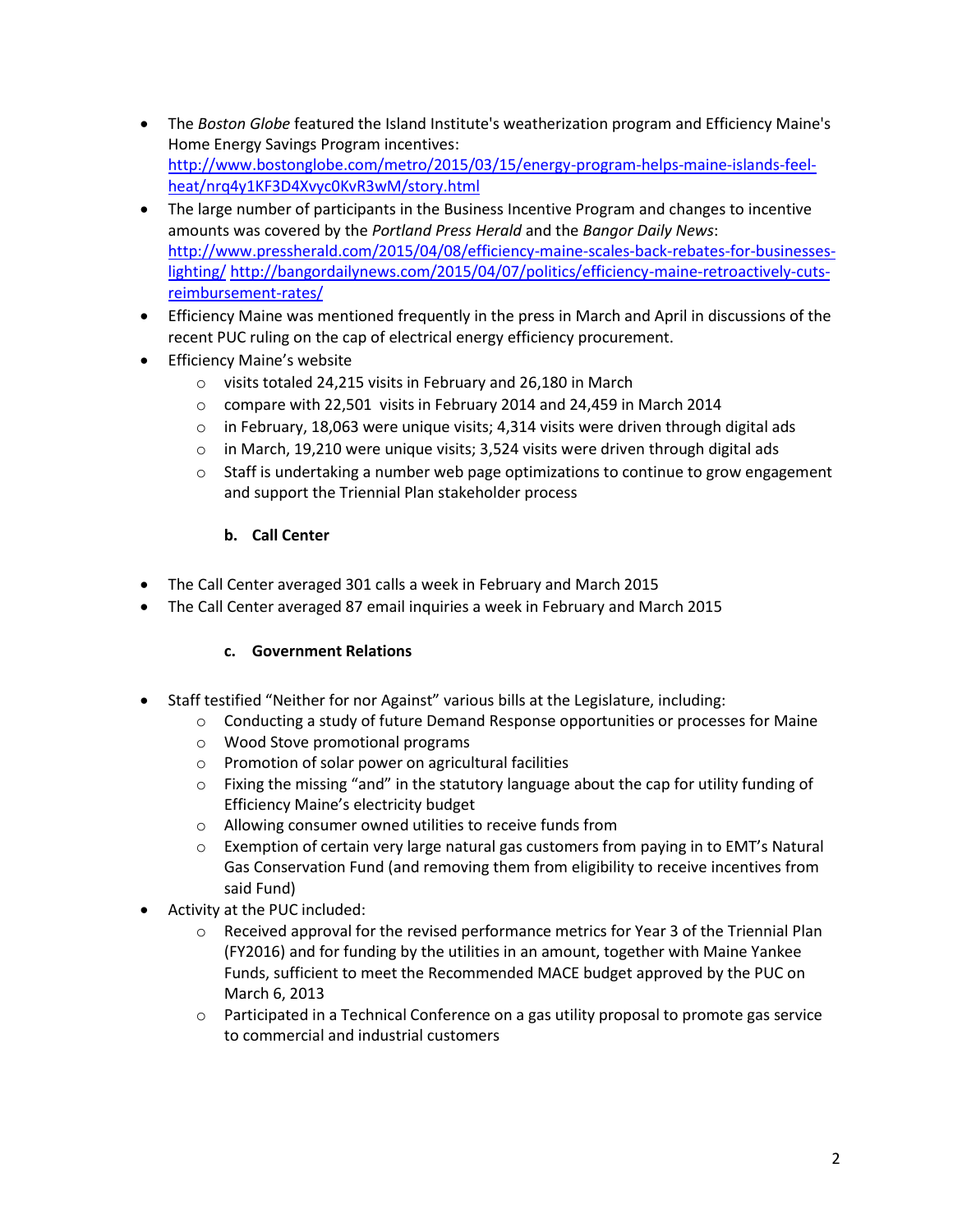#### **II. Program Highlights**

#### **o Business Program**

#### **i. Business Incentive Program – Electric**

As of 3/31/2015:

- 3,358 projects completed YTD
- Achieving 45,543 MWh in first year savings
	- o 663,351 MWh lifetime
	- o 89% of goal with 75% of the year complete
	- o Up from 33,376 MWh in first year savings as of 1/31/2015
	- o Compare to the 34,438 MWh first year savings for entire FY14
- 2,877 participants
- \$9,612,583 incentives paid YTD
- Leveraging \$18,522,970 in participant investment in energy efficiency
- Increased the number of Qualified Partner contractors, vendors and suppliers (700 individuals) who are trained to facilitate efficiency projects.

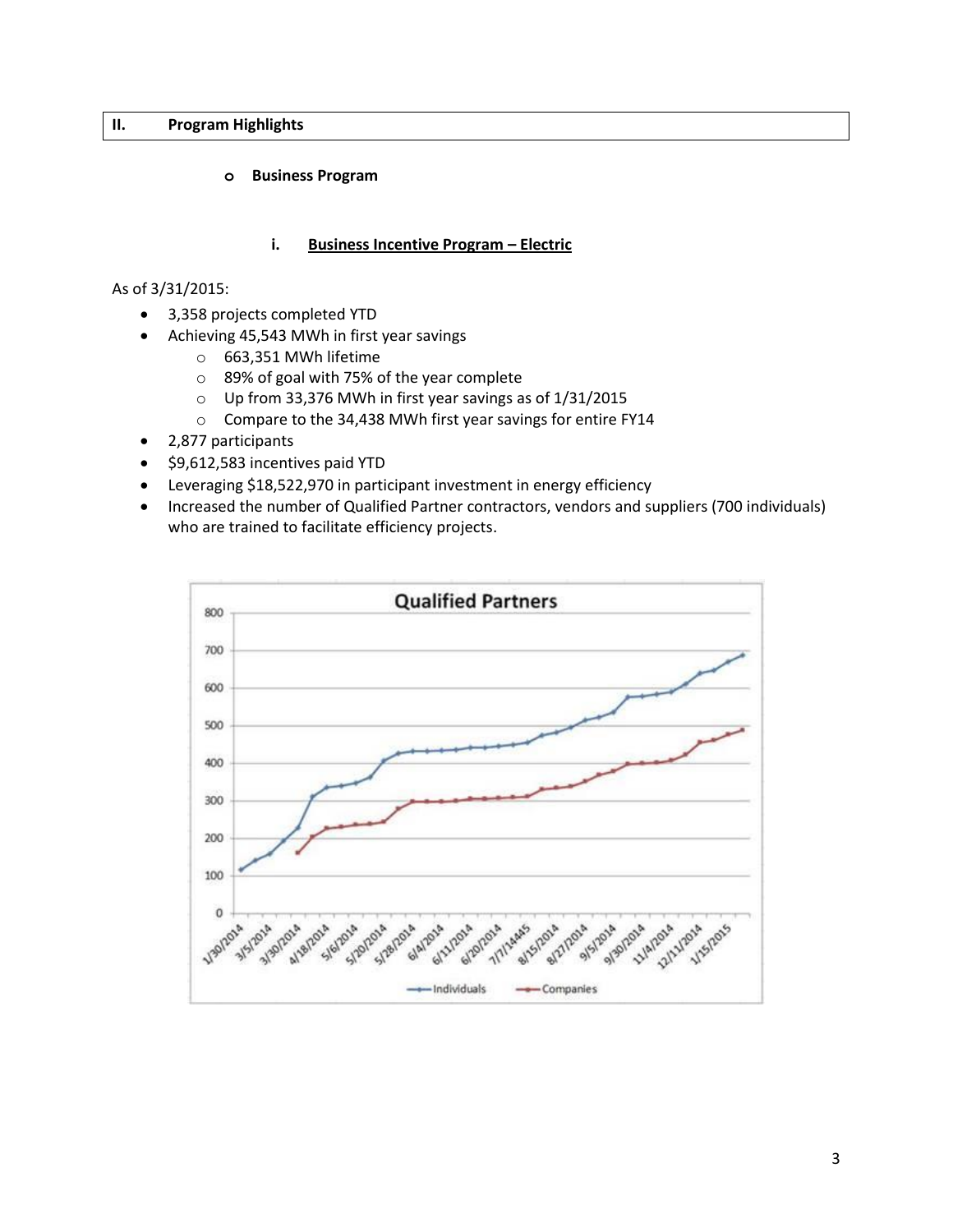

Participation levels and incentive expenditures over the past year and a half

### **ii. Business Incentive Program - Natural Gas**

No new information.

#### **iii. Business Incentive Program – RGGI**

### As of 3/31/2015

- 382 heat pump projects completed in Maine businesses and institutions
	- o up from 287 as of 1/31/2015
	- o 376 participants
- \$851,100 paid in incentives
	- o 85% of Budget at 75% of year gone by
- Leveraged participant investments of \$3,464,930

### **iv. Multi-Family Program**

## As of 4/10/2015

- Currently at 94% of annual savings goal (24,404 MMBtu/yr) reached with 76% of the year completed
- Delivery team projecting ending year expending 100% of budget (\$1.3 million)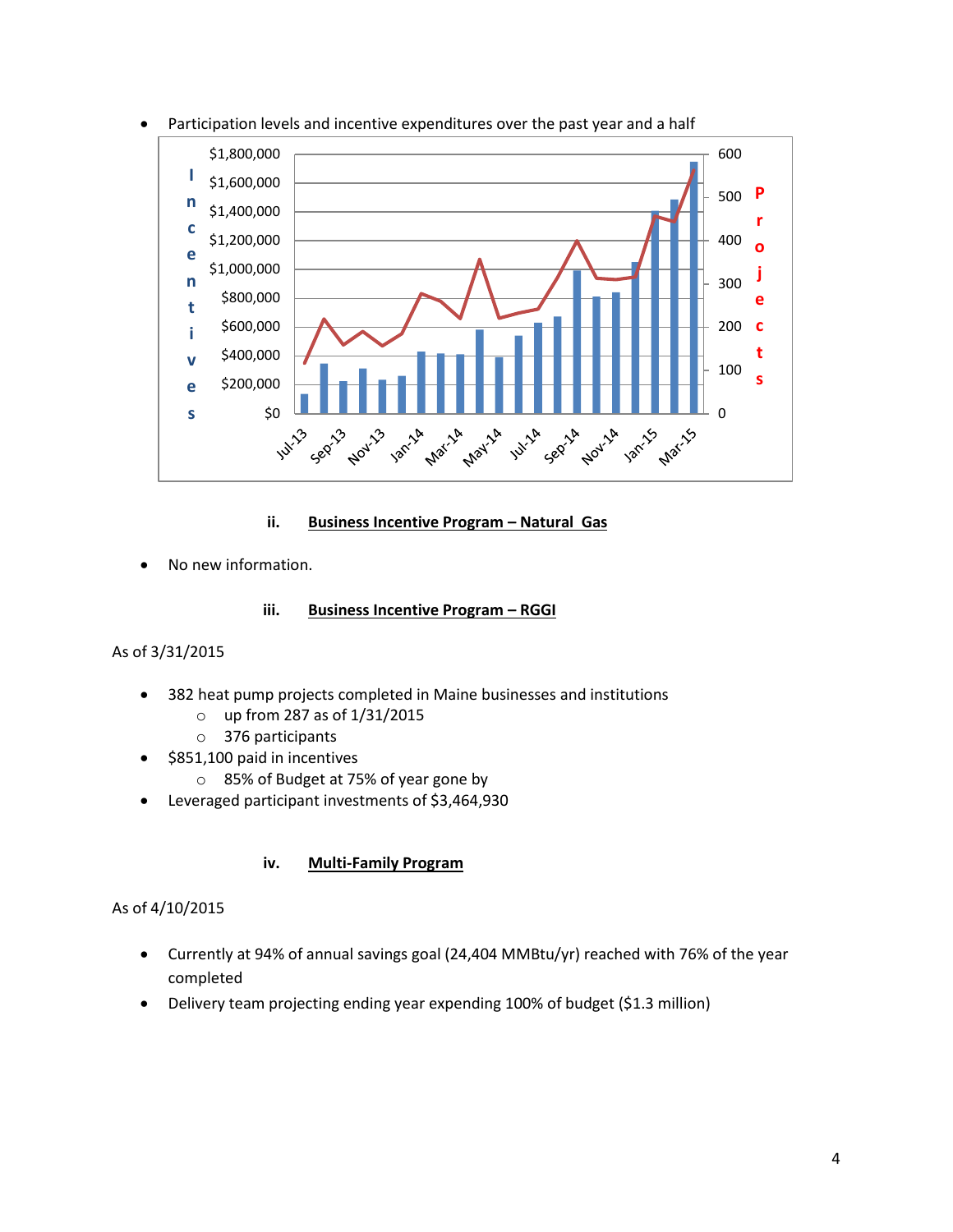### **v. Large Customer Program**

#### Electric Savings PON

As of 4/20/2015:

- Remaining budget balance is \$8.3 million, some of which is contingent funding from the Long Term Contract, if needed
	- o \$2.9 Million has been awarded but is not yet under contract
	- o \$3.2 is in the pipeline and expected to come before the Large Customer Review Committee this fiscal year
- 108,000 MWH in first year savings forecasted

### Large Customer GHG PON

- Anticipate committing all GHG project funds in FY 15
	- o Remaining budget is \$1.7 million
	- o \$1.3 million of projects recently awarded
	- $\circ$  \$500,000 is in the pipeline, though not all of these projects are likely to be reviewed before year-end

### **iv. Small Business Direct Install**

### As of 3/31/2015:

- 339 completed projects
- \$1,575 average annual savings for participating businesses
	- o \$131 average monthly savings (assuming \$0.13/kWh blended rate)
	- o 157,500 kWh average first year savings per project
- $\bullet$  \$1.77 million expended YTD

### **v. Commercial New Construction (Maine Advanced Buildings – MAB)**

As of 4/29/2015

- No new updates
- Pipeline is full compared to budget (\$500,000)
	- o Projecting finishing the fiscal year with 100% of funds committed to specific projects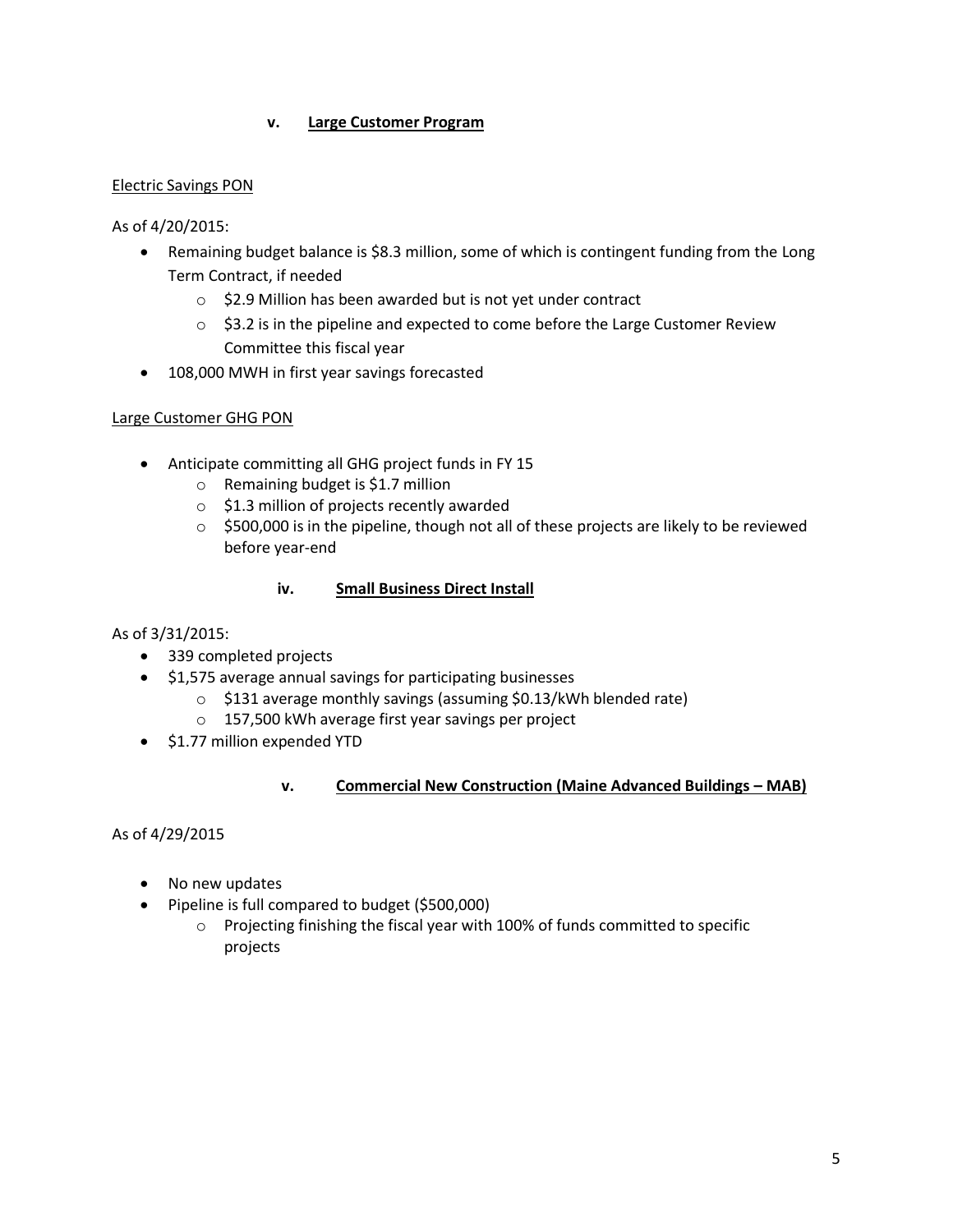#### **b. Residential**

#### **i. Home Energy Savings Program**

#### As of 3/31/2015:

#### HESP Incentives

- Total expended FY15 HESP rebates through Q3, including natural gas incentives for Unitil customers and delivery charges: \$7.5 million
- 1,013 total measures completed in March, including:
	- o 226 air sealing and assessment
	- $\circ$  224 ductless heat pumps (5,070 for the YTD, almost exactly double the amount in FY14's 9 months of HESP)
	- o 121 high-efficiency conventional boilers
- Demand slowed slightly more than expected in February, and while rebounding in March still warrants some renewed marketing
	- o Digital marketing efforts kicked off last week with Google Ads and Network, YouTube(s), Hulu and Pandora to get homeowners to plan upgrades this spring and summer



#### Loans

- o Loan closing and application volume was sluggish in March with a total of \$207,000 and 28 loan closings in March
	- o 26 unsecured Energy Loans, 1 PACE loan, 1 PowerSaver loan
	- o The two weeks of April included more than \$215,000 in closings
- o Total loans closed in 4 years: \$13.5 million
- o Total closed in FY15 YTD: \$4.2 million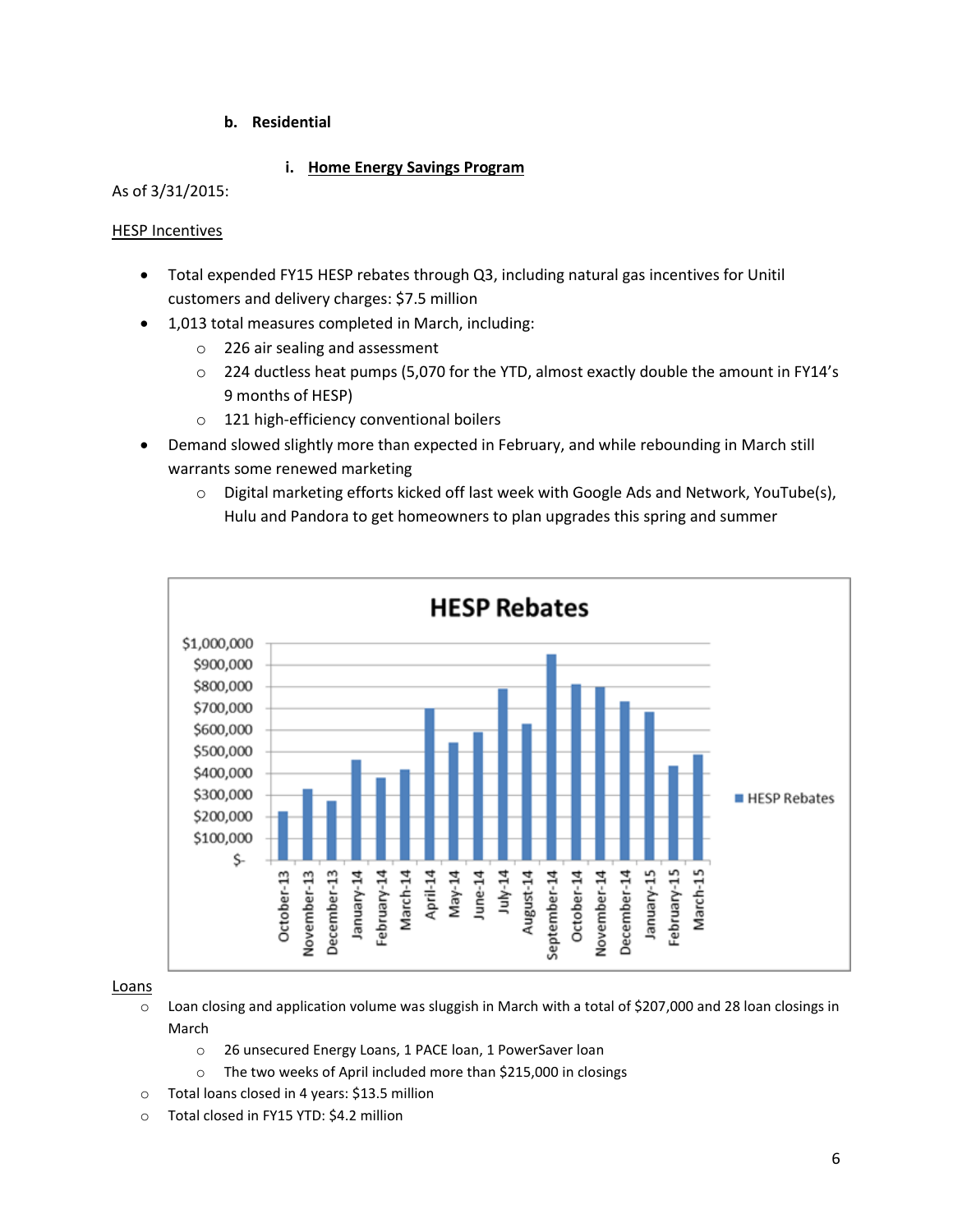## **ii. Residential Lighting and Appliance Program**

## As of 4/10/2015:

# **Lighting**

- Nearly 2.6 million bulbs have been moved YTD, up from 2.3 million as of mid-February
	- o Forecasting more than 3 million bulbs by year end
	- o 443,500 MWh projected future savings
- \$8.5 million in actual and projected incentives and delivery YTD
	- o Forecasting ending the year at 125% of energy savings target and 95% of program investment goal (\$11.2 million)

## Appliances

- 3,040 heat pump water heaters have been installed YTD, up from 2,040 in January
- $\bullet$  \$952,000 has been expended (up from \$664,000 in mid-February) from the budget of \$1.4 million
	- o Forecasting expending 100% of the budget by year-end

## **iii. Low-Income (electric, natural gas, and "any fuels")**

# As of 4/10/2015:

# Electric

- A portion of the Retail Lighting Program budget is being funded with electric conservation funds earmarked for the benefit of low income customers
- CFLs are being distributed through the emergency food system for low income customers (food pantries)
- New bundled measure of Heat Pump Water Heater plus CFLs has launched
	- o 139 installed since the launch in January, forecasting more than 700 by year-end
	- o Budget of \$1.5 million
	- o 9 CAP agencies involved
		- sub-contracted with 20 plumbers to perform installations
			- **n** have presented 438 work orders
			- 344 units have already been picked up for delivery and installation

### Natural Gas/Unitil Only

- \$200,000 remaining in budget
- New measures being introduced to incentivize high-efficiency furnaces and boilers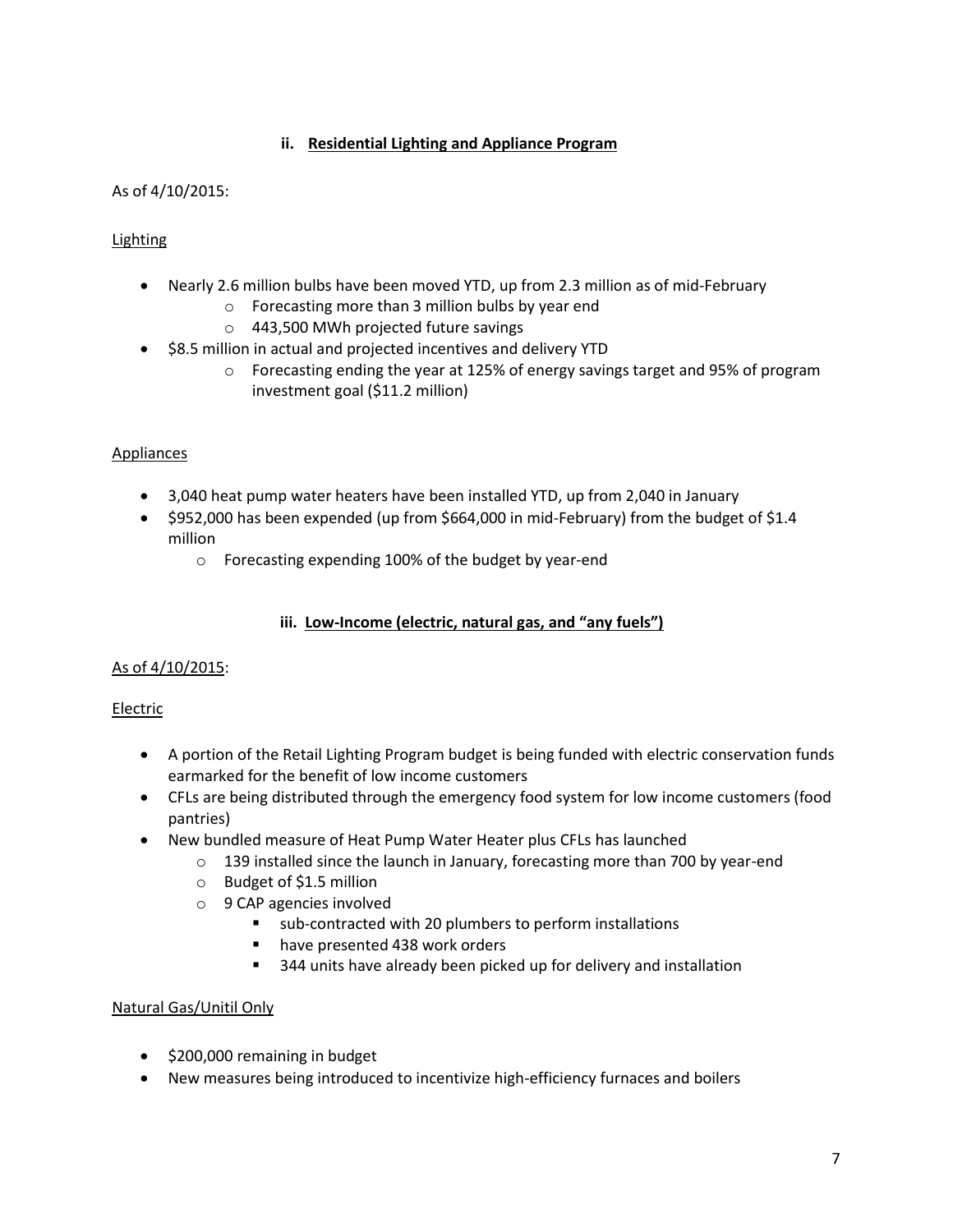## Any Fuels Initiative (RGGI Funded)

- 180 mini-split heat pumps installed YTD (up from 145 in mid-February)
	- o Forecasting 223 by year-end
- \$571,000 in heat pump installations expended YTD from annual budget of \$706,000 with 76% of the year gone by

## **c. Strategic Initiatives (Cross Cutting)**

## **i. Evaluation & Data Analysis**

- Residential Baseline Study for the Triennial Plan is on schedule
	- $\circ$  Field Technicians will be conducting home visits with blower door tests in the coming weeks
	- $\circ$  Approximately 50% of telephone survey participants have volunteered for home visits
- C&I Baseline Study for the Triennial Plan has received protective order from PUC to gather confidential consumer data and is now working with utilities to collect the data
- Updated MACE Potential Study is on schedule after receiving approval from the PUC to receive utility data

### **ii. Innovation Pilots**

• No updates to report

### **iii. Forward Capacity Market**

- The Trust is preparing its qualification package for FCA 10
- FCM Compliance Evaluation for ISO-NE's is complete and shows that EMT's Demand Reduction Value exceeds the 80/10 requirement imposed by ISO-NE

### **III. Administration and Finance Highlights**

### **a. Financial**

As previously reported to the Finance Committee, as of 3/31/2015:

- Revenues
	- $\circ$  Budgeted revenue receipts from sources in Maine and the region (ISO-NE) are \$40.1 million YTD. The revenues are relative to \$45.6 million budgeted from these sources for use in fiscal year 2015, an amount that factors in up to \$8 million through a PUC-approved long-term contract contingent upon completing qualifying projects in the Large Customer Program
	- $\circ$  On April 17, the Executive Committee approved a budget adjustment to move the Phase 2 Maine Yankee Payment into the FY15 revenue budget and allocate that amount to the Business Incentive Program